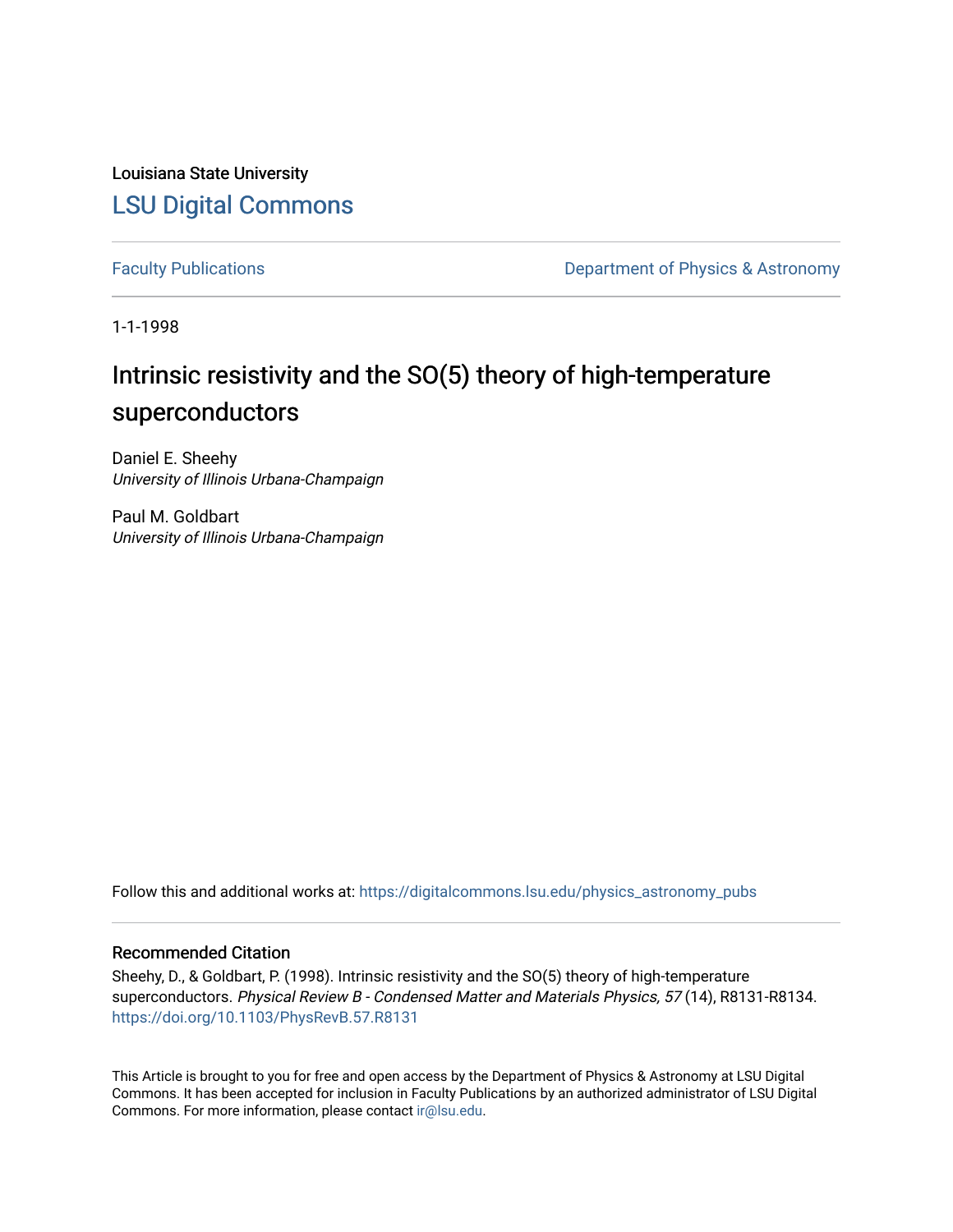## Intrinsic resistivity and the SO(5) theory of high-temperature superconductors

Daniel E. Sheehy and Paul M. Goldbart

Department of Physics and Materials Research Laboratory,

University of Illinois at Urbana-Champaign, Urbana, Illinois 61801, USA

(P-97-11-034-ii; December 5, 1997)

The topological structure of the order parameter in Zhang's SO(5) theory of superconductivity allows for an unusual type of dissipation mechanism via which current-carrying states can decay. The resistivity due to this mechanism, which involves orientation rather than amplitude order-parameter fluctuations, is calculated for the case of a thin superconducting wire. The approach is a suitably modified version of that pioneered by Langer and Ambegaokar for conventional superconductors.

74.40+k, 74.72.-h, 74.80.-g

Zhang's approach to the physics of the high-temperature superconductors [\[1](#page-4-0)] is rooted in the observation that the phase diagram of these materials contains nearby regions of antiferromagnetism and superconductivity. This has led Zhang to propose a low-energy effective description of these materials that combines the  $U(1)$  symmetry sector associated with the superconductivity with the SO(3) symmetry sector associated with the antiferromagnetism,  $SO(5)$  being the minimal symmetry group that admits this combination. In the resulting description, the state of the system is characterized, locally, by a five-dimensional "superspin", subject to a symmetry-reducing term that favors one or other of the sectors,  $U(1)$  or  $SO(3)$ . The superspin is constrained to have unit magnitude, which is appropriate for temperatures sufficiently low that fluctuations in the magnitude of the superspin are negligible. The possibility of rotations between the  $U(1)$  and  $SO(3)$  sectors is where a number of the unusual consequences of Zhang's approach lie [\[2–4](#page-4-0)].

It has long been appreciated[[5,6](#page-4-0)] that in conventional superconductors topologically accessible fluctuations in the amplitude of the superconducting order parameter provide an intrinsic mechanism via which supercurrent can be dissipated in a thin wire. A uniform current-carrying state characterized by a specific uniform phase-gradient along the wire is only metastable, thermodynamically, so that by undergoing amplitude-reducing thermal fluctuations the system can decrease its current. The purpose of the present Paper is to investigate a related intrinsic dissipation mechanism appropriate for the superconducting state of the SO(5) model of hightemperature superconducting materials. In this case, the relevant dissipative process is a fluctuation in the orientation of the superspin, during which the system temporarily becomes antiferromagnetic along a small segment of the wire, allowing the analogue of a phase-slip process to occur. Such fluctuations are equivalent to the passing of superconducting vortices with antiferromagnetic cores [\[2](#page-4-0)] across the wire. Related dissipative processes have been addressed in the context of superfluid <sup>3</sup>He-A [\[7](#page-4-0)] and (for appropriate values of the gradient coupling constants) thin tubes of nematic liquid crystal[[8\]](#page-4-0). By constructing a

version of the approach to intrinsic dissipation pioneered by Langer and Ambegaokar for conventional superconductors [\[6](#page-4-0)], suitably modified for the SO(5) model of superconductivity, we shall estimate the free-energy barrier for this type of fluctuation and, hence, arrive at an estimate of the current-voltage relationship for a sufficiently thin wire.

In Zhang's theory of high-temperature superconductivity and antiferromagnetism, then, the local state of the system at the spatial position r is determined by a five-component unit-vector field  $n(r)$  such that the components  $n^1$ ,  $n^2$  and  $n^3$  together specify the antiferromagnetic Néel vector, and the components  $n^4$  and  $n^5$  together specify the amplitude and phase of the superconducting order. The constraint on the magnitude of n implements the notion that the enhancement of antiferromagnetic order is necessarily accompanied by the diminution of superconducting order, and vice versa. The free-energy density f comprises an isotropic gradient term along with a symmetry-reducing term:

$$
f = \frac{\rho}{2} \sum_{a=1}^{5} \partial_{\mu} n^{a} \partial_{\mu} n^{a} - \frac{g}{2} \sum_{a=1}^{3} (n^{a})^{2}.
$$
 (1)

Here, the (real-space) subscript  $\mu$  runs from 1 to 3 (or  $x, y, z$ ), repeated indices being summed over. The (chemical-potential dependent) parameter g governs whether the stable homogeneous state is superconducting  $(g < 0)$ , as we select here, or antiferromagnetic  $(g > 0)$ . We parametrize **n** via the angles  $\{\tilde{\theta}, \tilde{\phi}, \tilde{\psi}, \tilde{\chi}\}$  such that

$$
\begin{aligned} n^1&=\sin\tilde{\theta}\cos\tilde{\psi}\cos\tilde{\chi},\qquad n^4=\cos\tilde{\theta}\cos\tilde{\phi},\\ n^2&=\sin\tilde{\theta}\cos\tilde{\psi}\sin\tilde{\chi},\qquad n^5=\cos\tilde{\theta}\sin\tilde{\phi}.\\ n^3&=\sin\tilde{\theta}\sin\tilde{\psi}, \end{aligned}
$$

The angle  $\tilde{\theta}$  measures the relative amount of antiferromagnetic versus superconducting order (without regard for the orientation of the antiferromagnetism or the phase of the superconductivity), with  $\tilde{\theta} \equiv 0$  in the purely superconducting state. Furthermore,  $\tilde{\phi}$  is the phase of the superconductivity, and  $\psi$  and  $\tilde{\chi}$  specify the orientation of the antiferromagnetic Néel vector.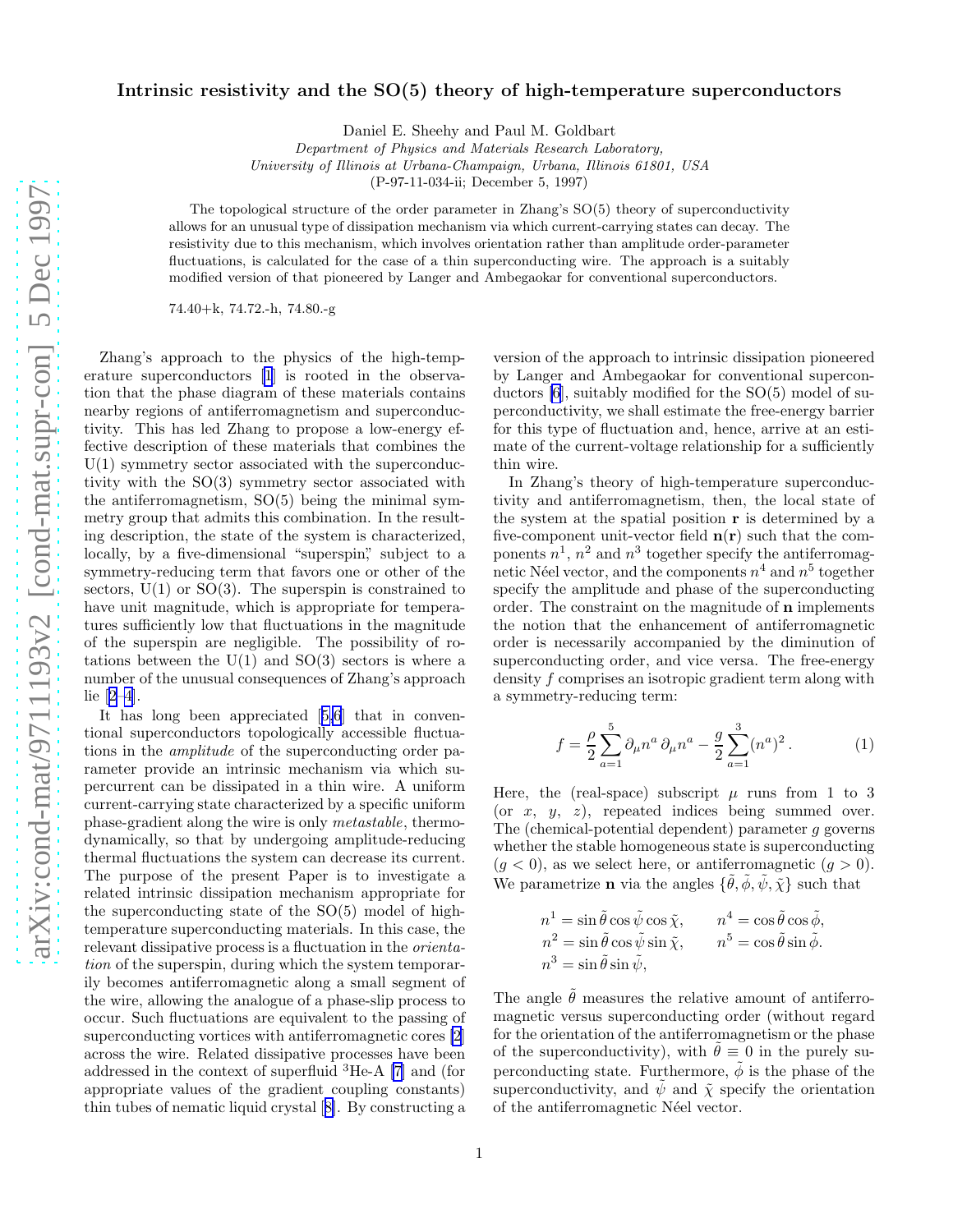<span id="page-2-0"></span>Let us suppose that the system consists of a wire of length L, sufficiently long and narrow that we may assume that  $\{\tilde{\theta}, \tilde{\phi}, \tilde{\psi}, \tilde{\chi}\}$  do not vary in the directions transverse to the wire (i.e. in the  $y$  or  $z$  directions). Under these circumstances  $f$  becomes

$$
f = (\rho/2)\{(\partial_x \tilde{\theta})^2 + (\partial_x \tilde{\phi})^2 \cos^2 \tilde{\theta} + (\partial_x \tilde{\psi})^2 \sin^2 \tilde{\theta} + (\partial_x \tilde{\chi})^2 \sin^2 \tilde{\theta} \cos^2 \tilde{\psi}\} + (|g|/2) \sin^2 \tilde{\theta}
$$
 (2a)

$$
= (|g|/2) \{ (\partial_\tau \theta)^2 + (\partial_\tau \phi)^2 \cos^2 \theta + (\partial_\tau \psi)^2 \sin^2 \theta + (\partial_\tau \chi)^2 \sin^2 \theta \cos^2 \psi + \sin^2 \theta \}.
$$
 (2b)

To obtain Eq. (2b) we have exchanged the independent variable x for its dimensionless counterpart  $\tau$ , defined via  $\tau \equiv x/\xi_{\pi}$ , where  $\xi_{\pi} \equiv \sqrt{\rho/|g|}$  is the correlation length for antiferromagnetic fluctuations, which sets the lengthscale for dissipative events. Furthermore, we have defined the function  $\theta$  such that  $\theta(\tau) \equiv \theta(x)$ , and similarly for  $\phi$ ,  $\psi$  and  $\chi$ . The quantity  $\ell$  will denote the dimensionless length of the wire, i.e.  $\ell \equiv L/\xi_{\pi}$ .

In order to estimate the rate at which current-dissipating processes occur we compute the height of the free-energy barrier opposing them. To do this we follow Langer and Ambegaokar[[6\]](#page-4-0) and seek the metastable (i.e. uniform, current-carrying) states between which the system fluctuates, and the transition (i.e. unstable saddlepoint) states through which the system passes as current is dissipated. Both classes of states, metastable and transition, are stationary configurations of the free energy, and therefore obey the corresponding Euler-Lagrange equations. These equations may be simplified, however, due to the homogeneity (i.e.  $\tau$ -independence) and gauge-invariance in the superconducting sector (i.e.  $\phi$ independence) of  $f$ . The former symmetry leads to the existence of the first integral

$$
\dot{\theta}^2 + \dot{\phi}^2 \cos^2 \theta + \dot{\psi}^2 \sin^2 \theta + \dot{\chi}^2 \sin^2 \theta \cos^2 \psi - \sin^2 \theta \equiv \epsilon, \quad (3a)
$$

where overdots denote derivatives with respect to  $\tau$ , and  $\epsilon$  is constant. The latter symmetry leads to the existence of a cyclic coordinate, so that

$$
\dot{\phi}\cos^2\theta \equiv I. \tag{3b}
$$

Here, the dimensionless supercurrent density  $I$ , in terms of which the dimensionful supercurrent density  $J$  is given by  $J = 2e\rho I/\hbar \xi_{\pi}$ , is constant. By replacing  $\dot{\phi}$  in Eq. (3a) with  $I$ , using Eq. (3b), we obtain

$$
\dot{\theta}^2 + \frac{I^2}{\cos^2 \theta} + \dot{\psi}^2 \sin^2 \theta + \dot{\chi}^2 \sin^2 \theta \cos^2 \psi - \sin^2 \theta = \epsilon. \tag{4}
$$

The relevant supercurrent-carrying metastable states are solutions of Eqs. (3) for which  $\theta(\tau) \equiv 0$  (and therefore  $\psi$  and  $\chi$  play no role) and  $\dot{\phi} = I$ . We refer to these states as "uniformly winding" because in them  $\phi$ increases linearly with position along the sample. As for the transition states, we assume that they possess appreciable antiferromagnetic order only within a small segment of the wire, and that elsewhere  $\theta$  is negligibly small. Furthermore, the orientation of the antiferromagnetic order generated during the fluctuation is uniform, because transition states with inhomogeneous antiferromagnetic orientation would have higher free energy, and would correspondingly occur less frequently. Therefore we only consider transition states for which  $\psi \equiv \dot{\chi} \equiv 0$ . Thus, by applying Eq. (4) far from the antiferromagnetic region we determine that

$$
I^2 = \epsilon \,. \tag{5}
$$

Let us denote the extreme value of  $\theta(\tau)$  by  $\theta_0$ , and let us suppose that it occurs at the location  $\tau = \tau_0$ . At this location  $\dot{\theta} = 0$ , so that Eq. (4), combined with Eq. (5), gives

$$
\dot{\theta}^2 = \sin^2 \theta - I_t^2 \tan^2 \theta, \qquad (6a)
$$

$$
I_t^2 = \cos^2 \theta_0. \tag{6b}
$$

By integrating Eq. (6a) we find

$$
\sin \theta(\tau) = \sin \theta_0 \sqrt{1 - \tanh^2[(\tau - \tau_0)\sin \theta_0]}.
$$
 (7)

Finally, by using Eq. (3b), along with Eq. (7), we obtain

$$
\phi(\tau) - \phi(\tau_0) = I_t \int_{\tau_0}^{\tau} d\tau' / \cos^2 \theta(\tau')
$$
\n(8)

$$
= I_{\rm t}(\tau-\tau_0)+\arctan\left\{\tan\theta_0\tanh\left[(\tau-\tau_0)\sin\theta_0\right]\right\}.
$$



FIG. 1. Parametric plot of a typical (partially antiferromagnetic) transition state (full curve) on the surface of the unit 2-sphere in the space spanned by  $\{n^4, n^5, \sin \theta\}$ . Trajectories of the (purely superconducting) metastable states lie on the equator of this sphere, for which  $\theta = 0$ .

Thus we see that far from  $\tau_0$  (i.e. far from the center of the fluctuation) the transition states wind uniformly, as do the metastable states. However, in the transition states the order parameter undergoes an orientational distortion over a length of order  $\xi_{\pi}$  that takes  $\theta$  out of the  $\theta = 0$  plane. Thus, a given transition state possesses a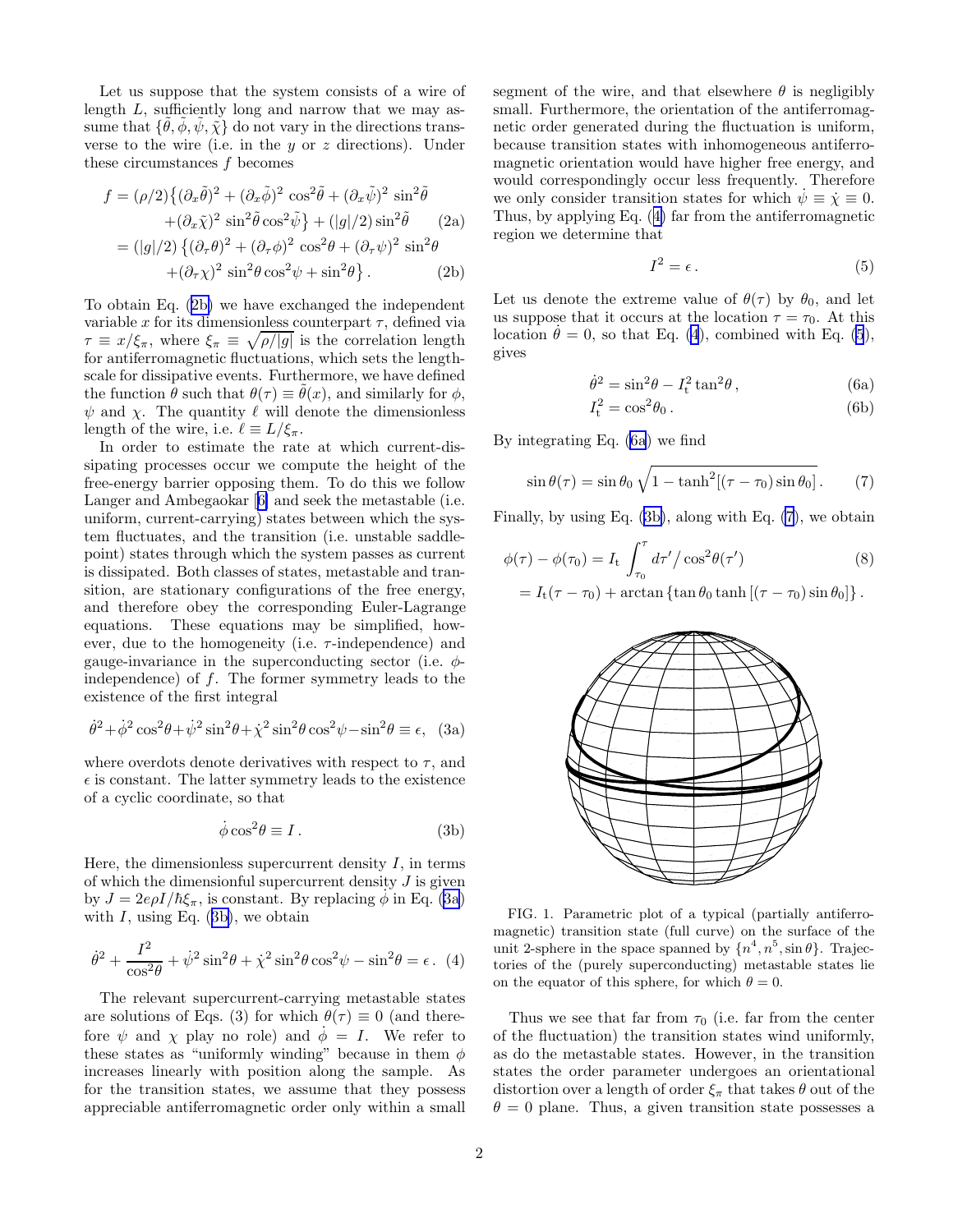<span id="page-3-0"></span>region of antiferromagnetic order in a fixed but arbitrary direction. Indeed, there is a family of symmetry-related transition states generated by changing this direction, just as there is a family of transition states generated by the (arbitrary) location of  $\tau_0$  and the (arbitrary) overall phase. An example of a transition state is shown in Fig. [1](#page-2-0). Hence we see that the relevant fluctuation for SO(5) superconductors is one in which supercurrent can be dissipated via a thermally activated process in which a "loop" of order parameter passes over the orderparameter sphere, so that the total phase difference (and hence supercurrent in the resulting metastable state) is reduced by  $2\pi$ . Intuitively, it seems reasonable that if the "anisotropy"  $q$  is not too large (it being adjustable by changing the chemical potential) then this type of fluctuation should be less energetically costly than amplitude fluctuations, and should hence provide the dominant pathway for dissipation. Having determined the form of the metastable and transition states, we now identify the particular transition state through which the system passes as current is dissipated from a given metastable state. In passing from a metastable state to the corresponding transition state, en route to diminishing the current, the superspin nowhere becomes entirely antiferromagnetic (i.e.  $|\theta| < \pi/2$ ). [The transition state represents a configuration in which a loop is about to pass over the order parameter sphere, but has not yet done so.] Thus, if we consider a transition from one metastable state (which we refer to as the "upper metastable state") to a metastable state with  $2\pi$  less total phase difference (the "lower metastable state") then the actual loss of the phase will occur in passing from the transition state to the lower metastable state. Therefore, the total phasedifference across the sample  $\Delta\phi$  is the same in the transition state and the upper metastable state, so that

$$
\int_0^\ell d\tau \dot{\phi}_m = \Delta \phi = \int_0^\ell d\tau \dot{\phi}_t , \qquad (9)
$$

where  $\phi_{m}(\tau)$  is the phase of the uniform metastable state and  $\phi_t(\tau)$  is the phase of the transition state. This formula provides a connection between the current in the upper metastable state  $I_{\text{m}}^{+}$  and that in the transition state  $I_t$ . The left-most term in this equation is given by  $I_m^+ \ell$ , which follows readily from the uniformly twisting character of the metastable states. The right-most term may beevaluated via Eq. ([8\)](#page-2-0), which gives  $I_t\ell + 2\theta_0$ , or equiv-alently, using Eq. [\(6b\)](#page-2-0),  $I_t \ell + 2 \arccos I_t$ . Thus we arrive at an implicit equation for  $I_t$  in terms of  $I_m^+$ :

$$
I_{\rm m}^+ \ell - I_{\rm t} \ell = 2 \arccos I_{\rm t} \ge 0. \tag{10}
$$

Next we use Arrhenius rate-law considerations to develop the transition rate. To do this, we need expressions for the free energies of the upper  $(+)$  and lower  $(-)$ metastable states, as well as of the transition state connecting them. From Eq.([2b](#page-2-0)) and the form of the upper and lower metastable states we integrate over the volume

of the wire to obtain expressions for the free energies  $F_{\text{m}}^{\pm}$ of the these states:

$$
F_{\rm m}^{\pm} = (|g|/2) A \, \xi_{\pi} \, \ell \left(I_{\rm m}^{\pm}\right)^2. \tag{11}
$$

Here,  $I_{\text{m}}^-$  (=  $I_{\text{m}}^+$  –  $2\pi/\ell$ ) is the current in the lower metastable state and A is the cross-sectional area of the wire. Similarly, the free-energy density of the transition states $f_t$  may be obtained using Eqs. ([2b](#page-2-0)), ([3b](#page-2-0)) and [\(6a](#page-2-0)):

$$
f_{t} = (|g|/2) (I^{2} + 2\sin^{2}\theta). \tag{12}
$$

By integrating Eq. (12) over the volume of the wire we arrive at an expression for the free energy  $F_t$  of the transition state:

$$
F_{\rm t} = (|g|/2)A \xi_{\pi} \left\{ \ell \, I_{\rm t}^2 + 2 \int_0^{\ell} d\tau \, \sin^2(\theta) \right\} \tag{13a}
$$

$$
= (|g|/2)A \xi_{\pi} \left\{ \ell I_t^2 + 4\sqrt{1 - I_t^2} \right\}.
$$
 (13b)

By using Eqs. (11) and (13b) we obtain an expression for the free energy barrier  $\Delta F$  for current dissipation,

$$
\Delta F \equiv F_{\rm t} - F_{\rm m}^+ = \frac{|g|}{2} A \xi_{\pi} \left\{ \ell I_{\rm t}^2 - \ell (I_{\rm m}^+)^2 + 4 \sqrt{1 - I_{\rm t}^2} \right\},
$$

which may be simplified by using the relation  $(10)$  between  $I_t$  and  $I_m^+$ . By restricting our attention to states in which the phase winds many times along the wire (i.e.  $2 \arccos I_t \ll I_t \ell$  we obtain  $I_t^2 - (I_m^+)^2 \simeq -4I_t \arccos I_t$ , and thus  $\Delta F$  becomes

$$
\Delta F = |g| A \xi_{\pi} \left\{ -2 I_{\mathrm{t}} \arccos I_{\mathrm{t}} + 2 \sqrt{1 - I_{\mathrm{t}}^2} \right\}. \tag{14}
$$

It should be noted that  $I_t = 1$  is the critical current, in the sense that uniformly twisted states with larger values of the current are unstable rather than metastable. For later use, we note that for currents slightly smaller than critical  $\Delta F$  in the SO(5) model is given by

$$
\Delta F \simeq 2\sqrt{2} |g| A \xi_{\pi} (1 - I_{\rm t})^{3/2}, \qquad (15)
$$

whereas the corresponding expression for conventional superconductors[[6\]](#page-4-0) is

$$
\Delta F \simeq \sqrt{2} \left( 8/3 \right)^{5/4} A \, \xi \left( g_n - g_s \right) \left( 1 - I \right)^{5/4} . \tag{16}
$$

Here,  $(g_n - g_s)$  represents the free-energy cost of amplitude fluctuations, and is the analogue of the parameter  $q$ within the present theory, and  $\xi$  is the superconducting fluctuation correlation length.

To compute the rates of current-decreasing and current-increasing fluctuations we follow LA by assuming that these rates depend exponentially on the free-energy barrier heights. Specifically, the rate  $\Gamma(I_{\rm m}^+ \to I_{\rm m}^-)$  at which current-decreasing fluctuations occur is given by

$$
\Gamma(I_{\rm m}^+ \to I_{\rm m}^-) = \Gamma_0 \exp\{-\beta \Delta F\} \qquad (17a)
$$
\n
$$
= \Gamma_0 \exp\left\{-\beta |g| A \xi_{\pi} \left(-2I_{\rm t} \arccos I_{\rm t} + 2\sqrt{1 - I_{\rm t}^2}\right)\right\},
$$